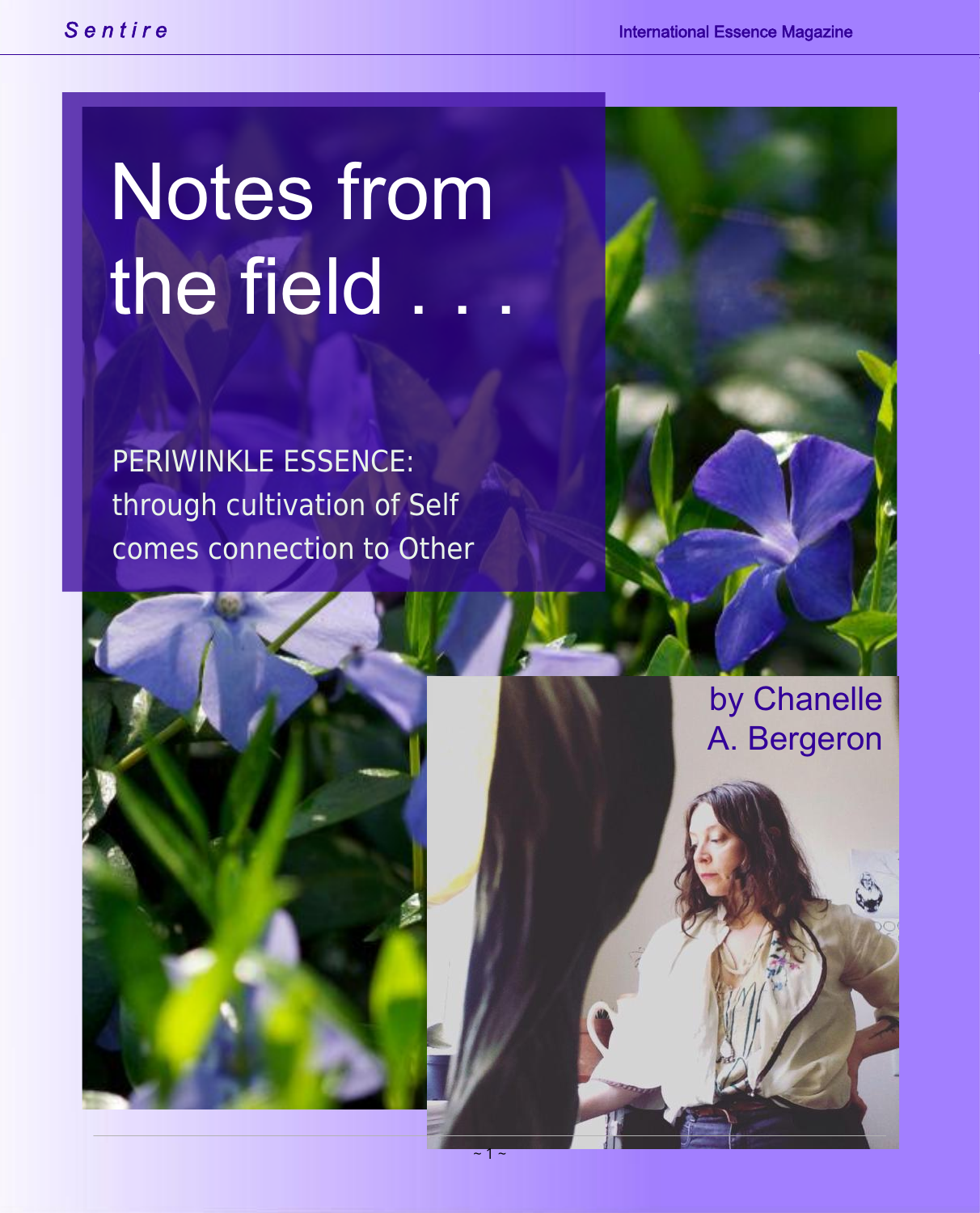*The sky on April 15th was brooding, heaving and grey. For weeks, I had been admiring the touches of purple amidst the*

*tangle of evergreen—along the roadsides, along the trail, near the garden. So I knew, seeing it everywhere, that it was time to*

*seek it out. Periwinkle flourishes, quietly, but with punctuation: singularly, but intricately connected to its trailing vine.* 



#### WHAT'S IN A NAME?

The botanical genus of Periwinkle is Vinca, thought to be derived from the Latin, vincio, meaning 'to bind'. Growing up, I knew this plant as 'Creeping Myrtle', and recall it in every garden my family ever kept.

Periwinkle has many common names, depending on how far back you look or which country you visit. It has been known as 'Perwynke' in old English texts, 'Joy of the Ground' in Scotland, 'Violette des sorcier' (Sorcerer's Violet) and 'Pucellage' (Virgin-flower) in France, 'Centocchio' (Hundred Eyes) and 'Fiore di Morte' (Flower of Death) in Italy. For as many names and countries, there are an equal number of uses for the plant—medicinal, magical, customary, superstitious, and practical. For instance, perhaps you would recall the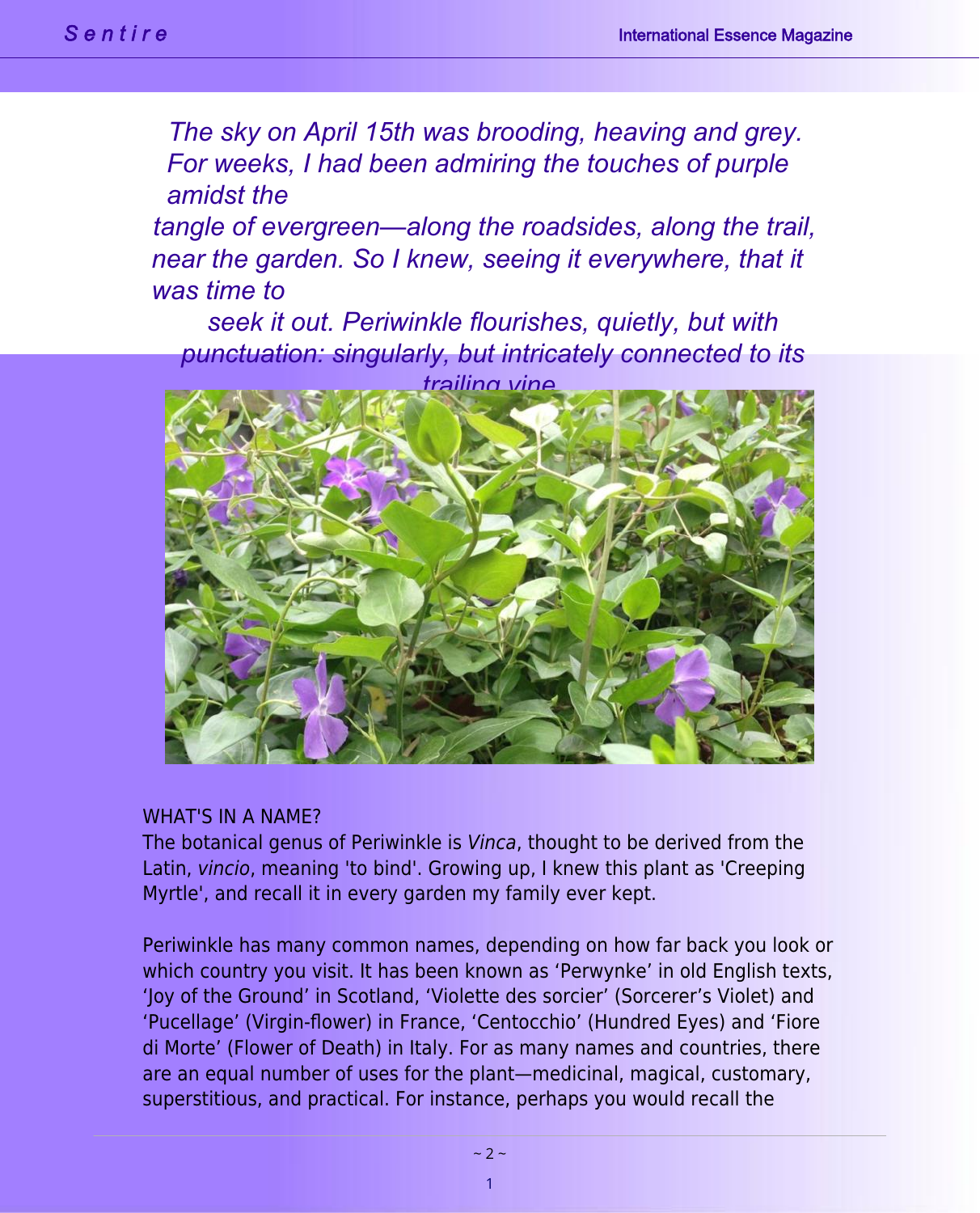wedding rhyme: 'Something old, something new, something borrowed, something blue.' The blue references the Periwinkle flower, which was tied about the bride's garter for the growth and protection of love. Known as the flower of sincere friendship and of love, it was therefore used in love potions, aphrodisiacs, and grown in gardens to ensure a long and joyful life for couples. Additionally, this was a flower of protection. In some places, the Periwinkle was considered to be most potent in driving away evil and "wykked spirits" and, in other places, garlands were laid on the graves of children and babies who had passed, as a means of protection.

#### HISTORICAL USES

Medicinally, it seems as if this plant has been all but lost to the modern world. In all of my studies, I have never once heard an herbalist refer to the healing qualities of this plant. I have often heard that Periwinkle is poisonous. Perhaps this is due to its family, the Apocynaceae, which includes a good deal of poisonous plants - like Oleander. Historically, it does seem to have been used widely by herbalists like Culpepper, Dioscorides, and Galen for its astringent, acrid, purgative, anti-inflammatory, and hemostatic properties. I even noticed that a few herbalists claimed its therapeutic benefit specifically as a garland:

*"…Lord Bacon himself testifying that a limb suffering from cramp would be cured if bands of green Periwinkle were tied round it; and William Coles, in his Adam in Eden (1657), gives a definite case of a friend who was: 'vehemently tormented* 

*with*

*the cramp for a long while which could be by no means eased till he had wrapped some of the branches hereof about his limbs'."* 

( Grieve, M., A Modern Herbal, Mackays of Chatham PLC, Chatham, Kent 1994)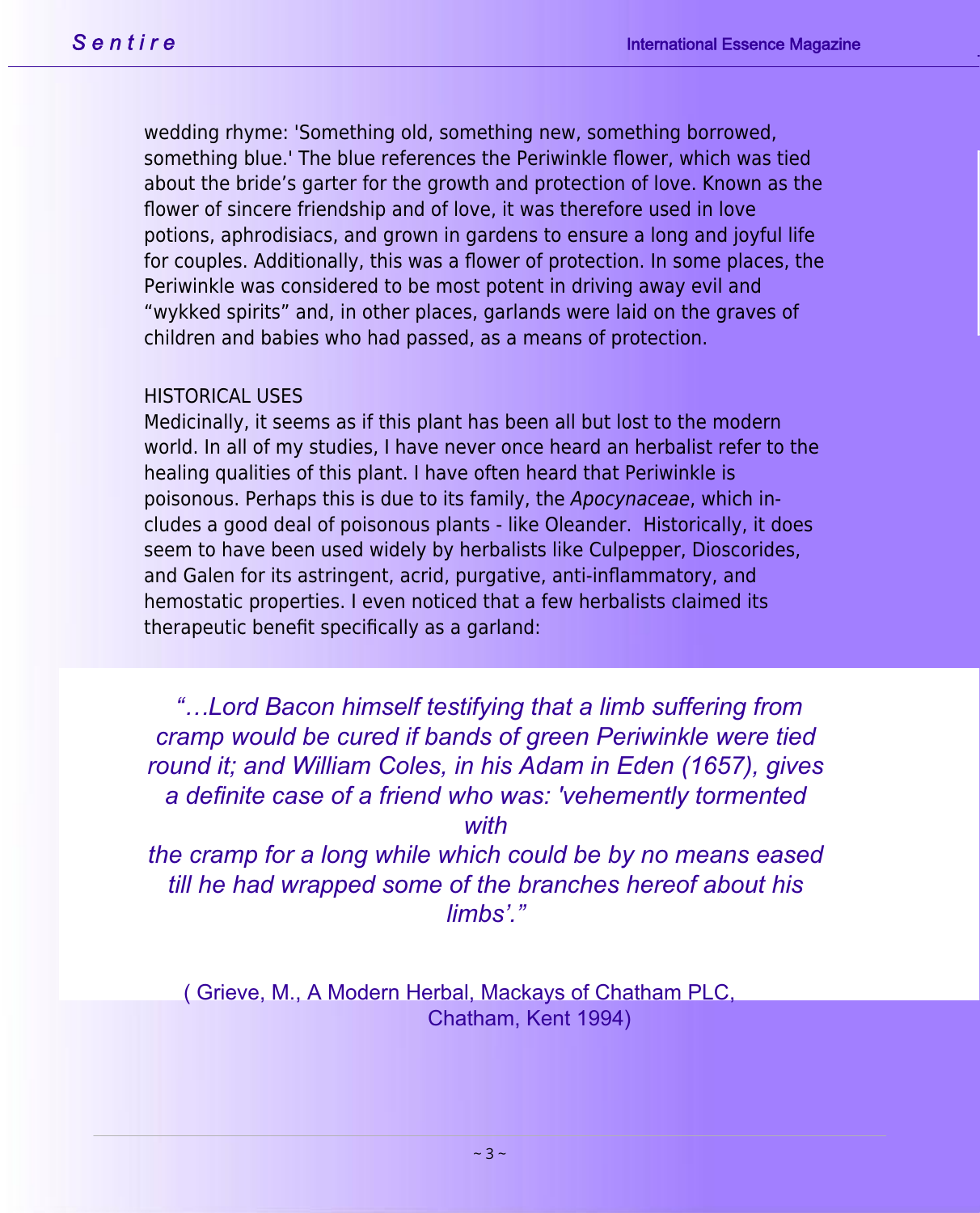## THE FLOWER'S FORM

*Glancing at the flowering vine, you can see why they were used as garlands and wreaths: the twist and turn of the vine, which stays low to the ground; the lush evergreen leaves like glossy leather, the gorgeous propellor-like petals the colour of twilight.* 

To look closely at the Periwinkle is to see its depth. You see the five-lobed corolla in the shape of a star and, at its very centre, held within, another star - this one the golden glowing reproductive organs that look like a chalice or a trumpet. We find ourselves peering to the heart of the flower to see what is held there. It has an almost kaleidoscopic effect, leading the eye up to the white rays that shoot off from the center and traverse the sides of each petal. Maude Grieve describes the botany of this plant so well in her herbal:

*'The calyx is deeply cleft into five very narrow divisions. The corolla consists of a distinctly tubular portion terminating in a broad flat disk, composed of five broad lobes, twisted when in bud, curiously irregular in form, having the sides of the margin unequally curved, so that although the effect of the whole corolla is symmetrical, when each separate lobe is examined, it will be seen that an imaginary line from apex to the centre of the flower would divide it into two very unequal portions - very unusual in the petals of a flower. The whole effect is as if the lobes of the corolla were rotating round the mouth of its tube, and the movement had suddenly been arrested… The pistil of this flower, as well as of the smaller species, is a singularly beautiful object . . '*

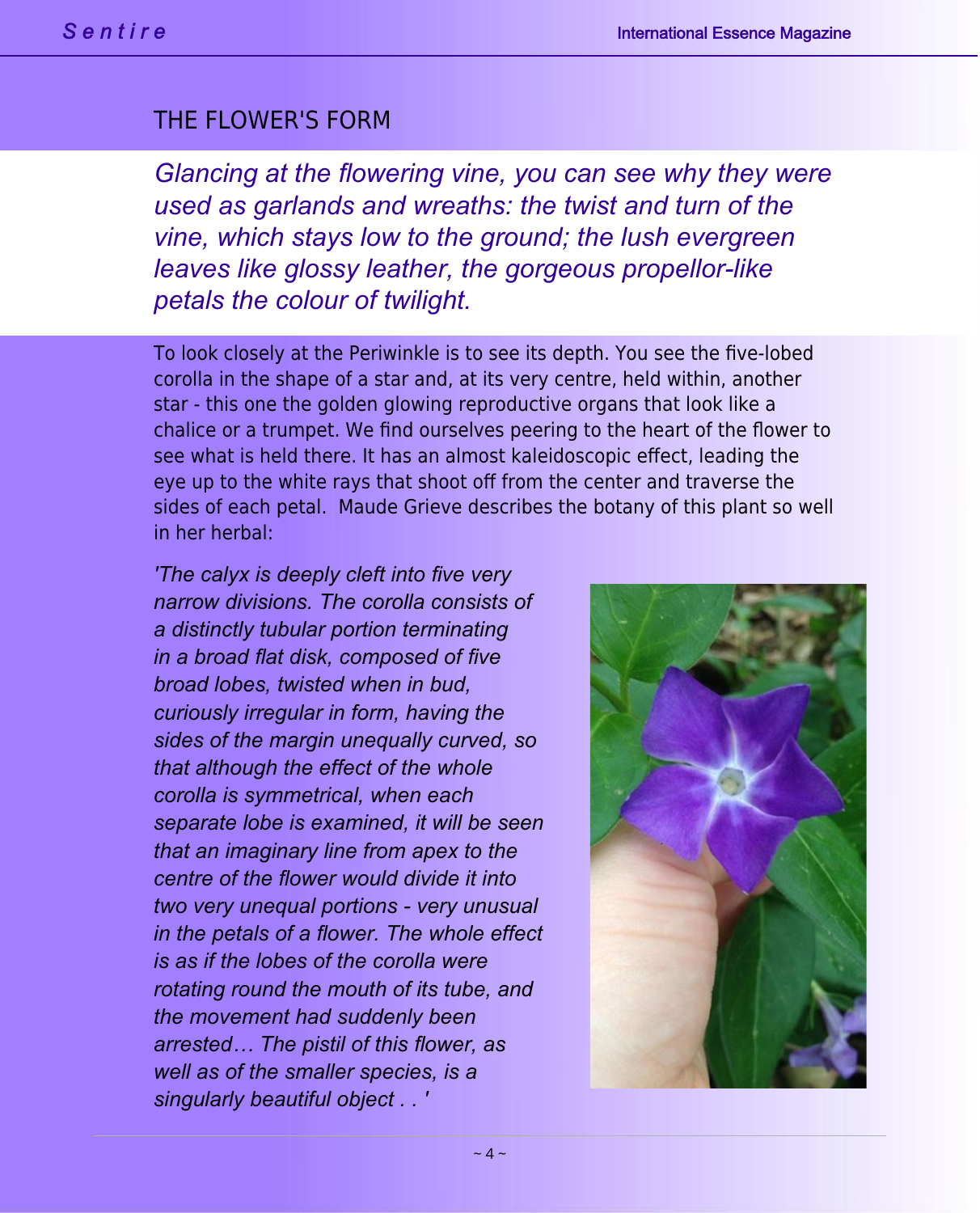

#### PEPPERMINT - PERIWINKLES

we they are thought to be a product at  $A$ . Melgueta. They resemble Pepper in their effects, but are seldom used except in

#### PEPPERMINT. See MINTS

**PERIWINKLES** 

FEPPERMIN1. See saiss and region of the specifical compact of the specifical control in this the species more generally used in the specifical control in anomination, as an assume that in a graph. Make into an observation

 $\begin{array}{l} \mathcal{N}_{\text{Higgs}} & \mathcal{N}_{\text{Higgs}} & \mathcal{N}_{\text{Higgs}} & \mathcal{N}_{\text{Higgs}} \\ \mathcal{N}_{\text{Higgs}} & \mathcal{N}_{\text{Higgs}} & \mathcal{N}_{\text{Higgs}} & \mathcal{N}_{\text{Higgs}} \\ \mathcal{N}_{\text{Higgs}} & \mathcal{N}_{\text{Higgs}} & \mathcal{N}_{\text{Higgs}} & \mathcal{N}_{\text{Higgs}} & \mathcal{N}_{\text{Higgs}} \\ \mathcal{N}_{\text{Higgs}} & \mathcal{N}_{\text{Higgs}} & \mathcal{N}_{\text{Higgs}} & \mathcal{N$ eldom, if ever, ripens its seed, a

veterinary practice and to give strength to<br>spirits, wine, beer, and vinegar. The seeds<br>have a rich reddish-brown colour.

#### N.O. Apocynaceæ

N.O. A<br>pocynace<br/> $\mathbb R$  . O. Apocynace<br>as fact that has been considered confirmatory of the theory that the Periwin<br>kle is not truly indigenous, as in more southern countries it is only adoes so. It propagates itself b

 $629$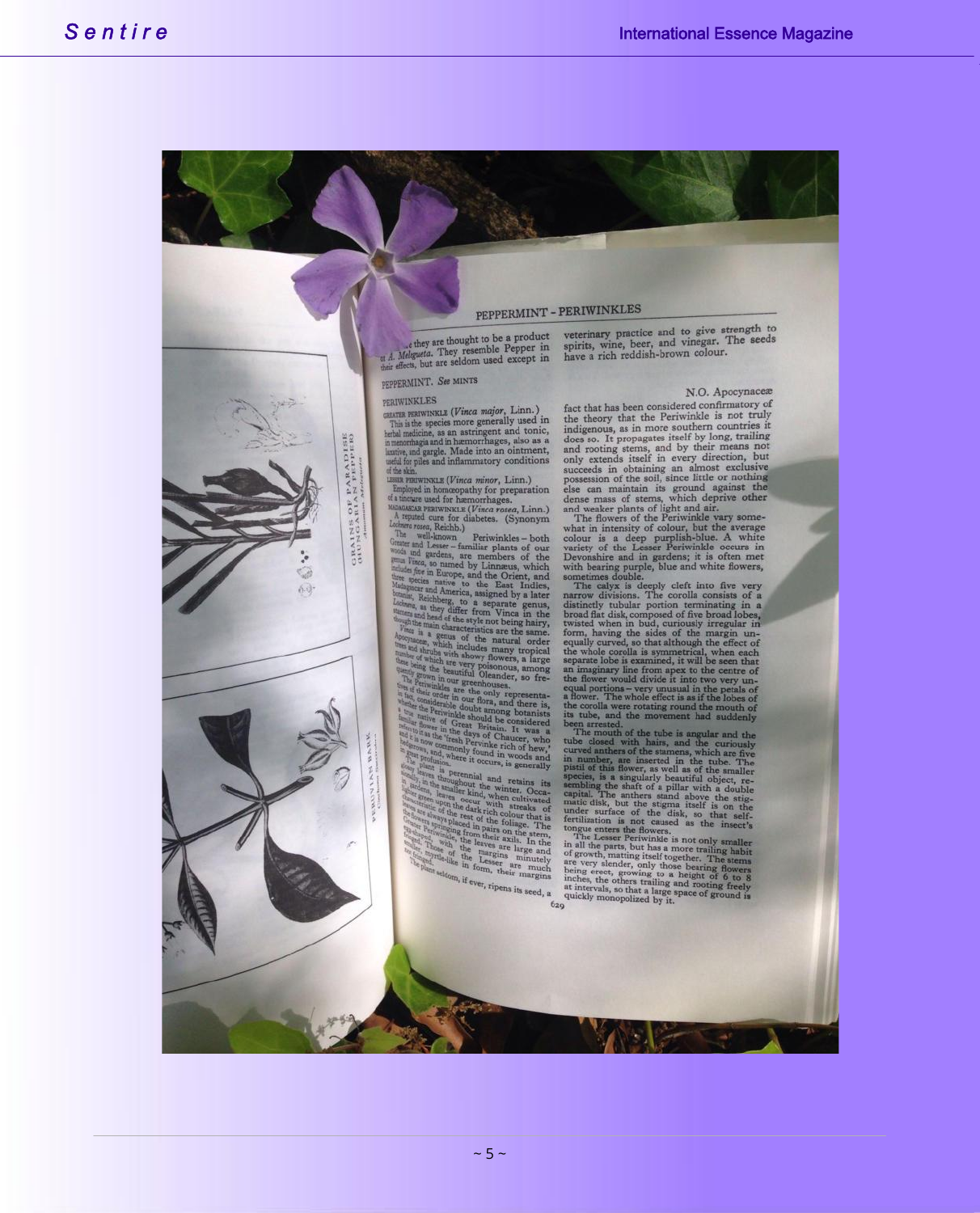The HABIT of the new to the Linu spp. Beriminkle<br>
The flower of port in the lite, we have we get the sout we<br>
The flower of port in the lite, we sout we<br>
What we have the south are someoned<br>
Period in the little the visit vs<br>
(Vinet major) the Here Fig. Visit Periwinkle 15. April 2018 HONT WHO HERE FOR VISIT WANT The proposition of the to server it's parties of the move of the to server it's parties of the to server it's parties of the move of the soul, we will be the server of the move of the movement of the to server it's parties FAIL TO ACQUAINT OVE SELVES is temperature of the country of the main of the same will be main in the same of the same of the same of the same of the same of the same of the same of the same of the same of the same of the same of the same of the same lotted a DONOTHE provider<br>& met in dealie temperament mel in didne seem

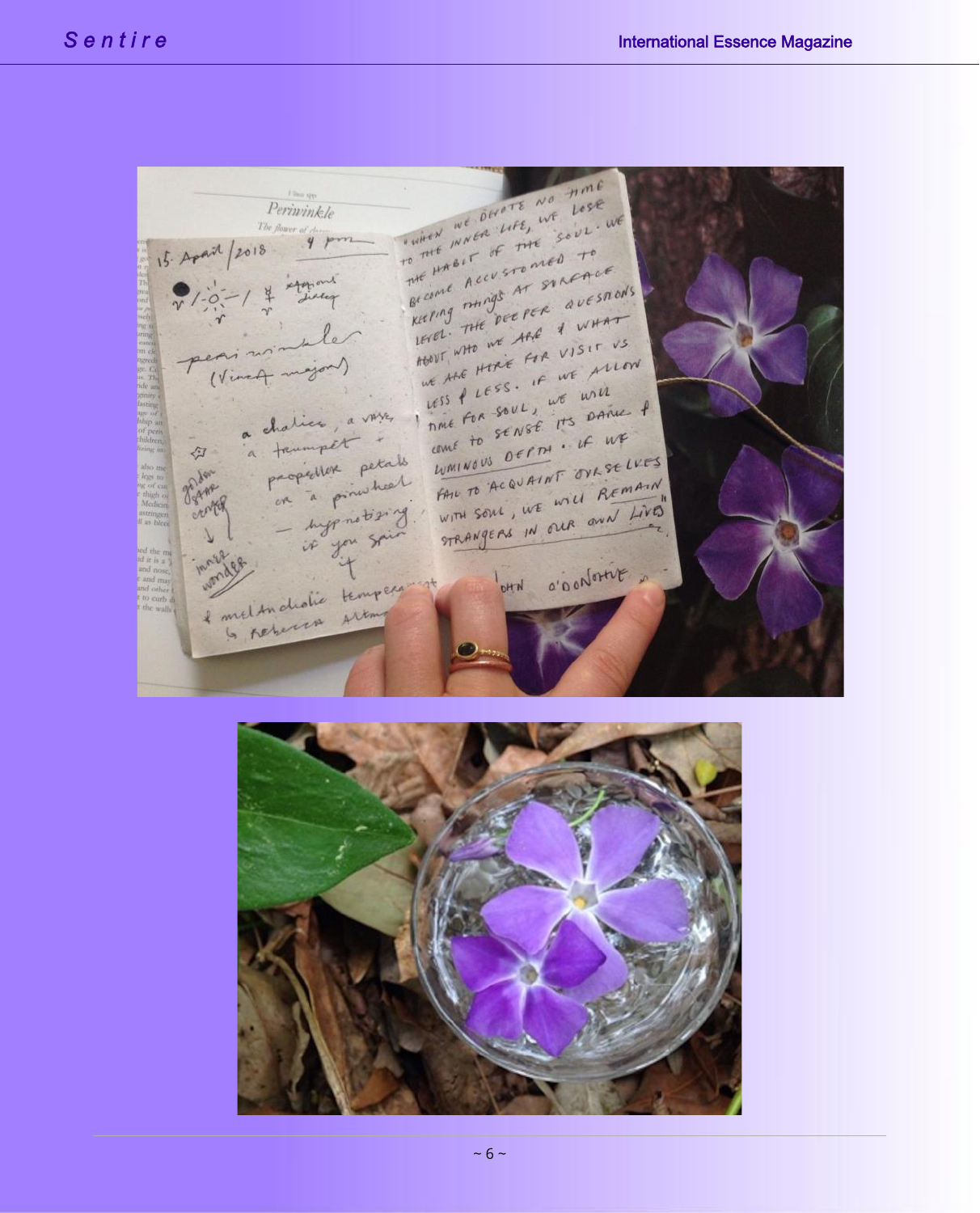#### CONNECTING WITH PERIWINKLE

From the first inklings I received, bidding me to make an essence with this gorgeous flower, I sensed that the timing had to be just right. On one day I would think, "Today I will find the patch of Periwinkle from which to make this essence" but would never follow through. It struck me that this was part of the Periwinkle's message: the medicine of that melancholic temperament which seems to emanate from the flower itself - is to build towards the right time, have patience, let slowness be your guide.

Melancholics deal intimately with time, pattern and perspective. I love how herbalist Rebecca Altman says this of the melancholic temperament:

*If you slow down enough to observe it, you'll uncover a world within a world, layer upon layer of interesting things that you might never discern if you just give it a quick glance and then walk away."* 

From "On Earth: The Melancholic Temperament"

Everything about Periwinkle has asked me to slow down, luring me in to truly look: to admire the little intricacies of the green-leafed tangle at the edge of the busy road and the flowers as bruised in color as the gloaming sky. Rebecca also points out that the melancholic's focus is "primarily inward". How fascinating, considering the draw inward of the Periwinkle's inflorescence! Does this remedy bestow the positive qualities of the melancholic? Yes, I believe this essence to be incredibly beneficial for people who cannot seem to 'slow their roll' and appreciate a moment, or those who cannot look inside or and reflect upon their internal landscape. It seems to draw us in to further and further discovery of self. It invites us to devote time to our inner world, to the seat of our soul -to explore and wonder at our "luminous depth" (John O'Donohue "Beauty: The Invisible Embrace"). Though Periwinkle brings us inward, it also reminds us we will not get lost there - for the surface is just as enticing in its colour, beauty, and movement.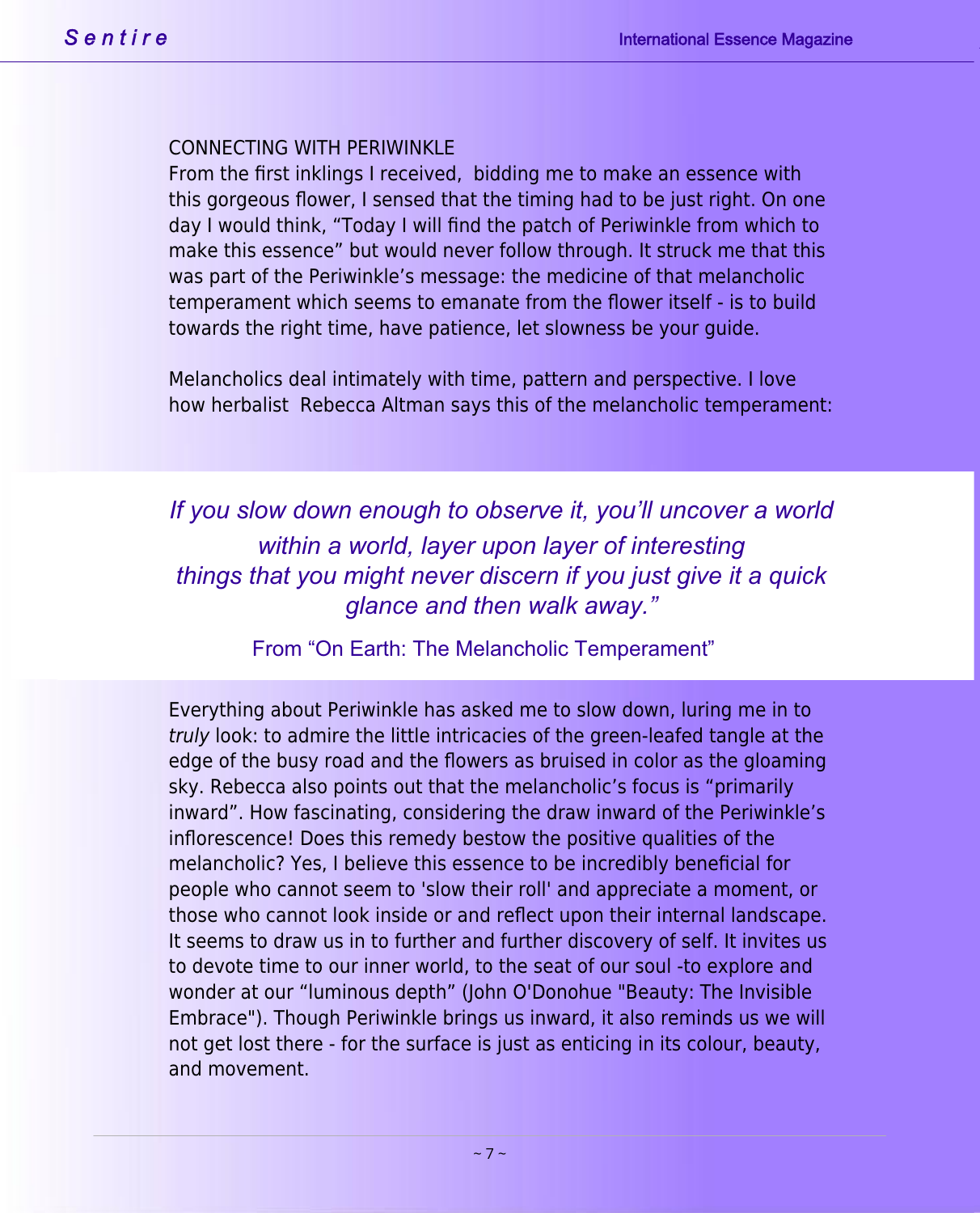#### A LOVE CHARM

Periwinkle is a plant said to bind together friends and lovers alike. From a deep, inner knowing of the self, we can truly share our lives with others. To traverse one's inner realms is to know the depths, desires and crevices that make up your personality. With this knowledge, we know how to change and how to grow; we are confident and we are singular.

It is from time spent, learning and knowing the intricacies of another, that we truly learn how to love that person - their nuances and their capacities.

These foundational experiences take time, take patience, and ask us to turn from the panoramic view of the world outside to the vast and limitless details of one's inner life. All that I have learned of love and friendship over the years tells me that understanding the self (to the best of one's ability) and others is paramount in building a long-lasting relationship where mutual respect is one pillar and the desire to discover an infinity within one another is the second pillar. These are the things which Periwinkle reminds us and teaches us. That true love is fecund and bound by the weaving of time—which is said to reveal all.

#### A FINAL WORD

It may be seen as a coincidence that, on the afternoon I made this essence, the sky was melancholic, heavy, and wet as a river stone; but I do not believe in coincidences. I believe in timing: in an instinctual sense of collaboration. This essence was made while the storm rolled in, while the new moon sat in the constellation of Aries - the sign of self. Later that night, my partner and I stood, hip to hip in our kitchen, and gazed into the depths of the Periwinkle flowers I used to make this essence, remarking upon what we saw as the wind howled outside.

### IMAGES:

All images by Chanelle A.Bergeron, except Periwinkle image on article first page from **Shutterstock** 

WEBSITE: www.moonbymoonapothecary.com